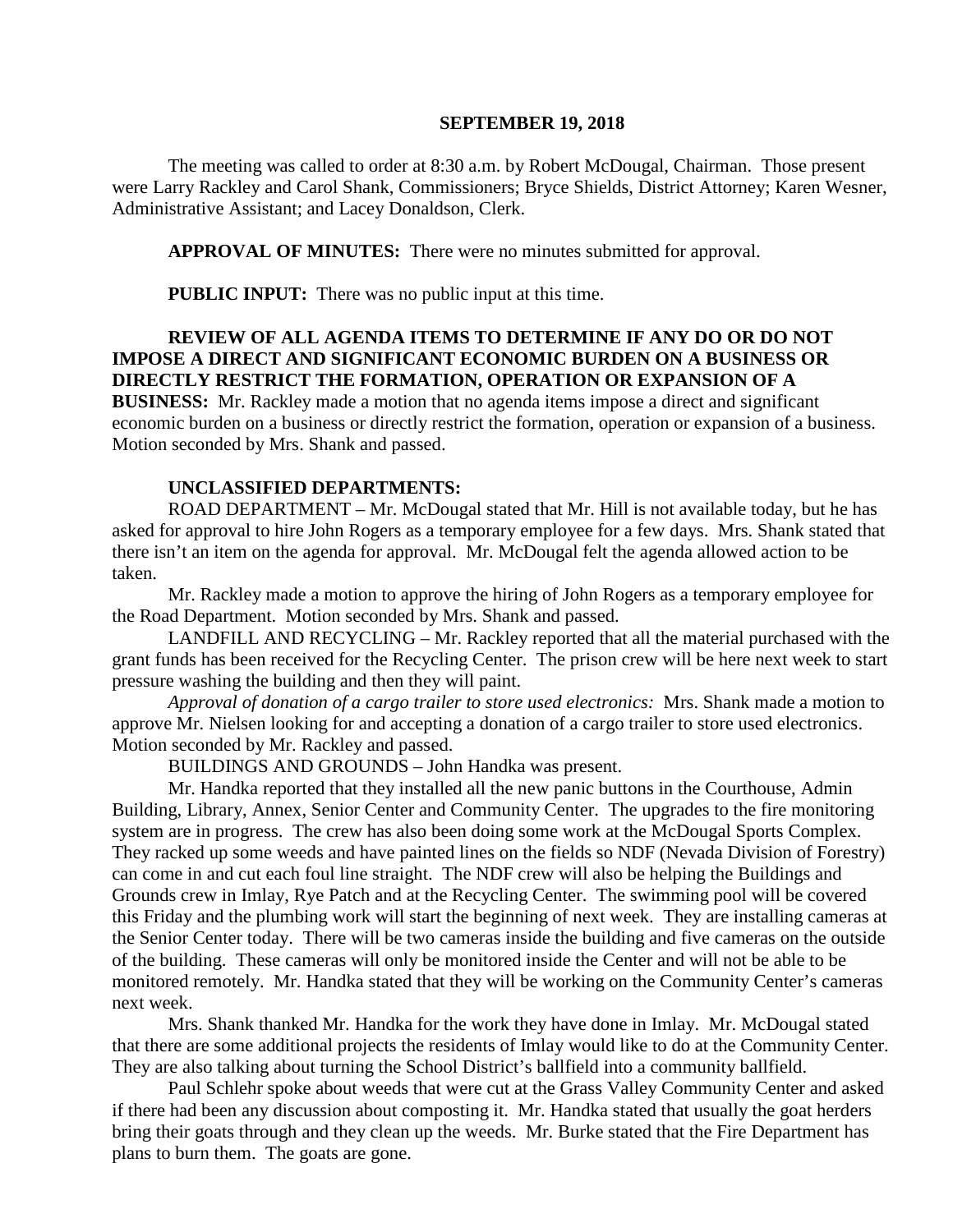## AMBULANCE/FIRE DEPARTMENTS –

*GRASS VALLEY FIRE DEPT.:* Sean Burke was present.

Mr. Burke reported that their call volume has been down. They have been monitoring the burn pit at the Landfill transfer station and removing items that can't be burned. Mr. Burke stated that every year they increase their maintenance budget and every year they still go over. He is continually surprised at how expensive it is to maintain their trucks.

IT DEPARTMENT – Justin Abbott was present.

Mr. Abbott reported that he has completed the initial draft of the IT Modernization Road Map. He has given a copy to all the department heads for feedback. He is still working on the draft IT policy. He is working with the Sheriff to replace an older server at the Law Enforcement Center and possibly purchase a higher end workstation to be used for information redaction. Mr. Abbott also reported that he is looking at options to host or co-locate some of our server functions in a cloud environment. Mr. McDougal asked if Mr. Abbott felt we had competent enough connectivity to utilize cloud services. Mr. Abbott stated that is one of his concerns, but he is looking into it.

## **ELECTED DEPARTMENTS:**

LACEY DONALDSON – Mrs. Donaldson reported that she attended the annual County Fiscal Officers Association Conference last week in Minden. She has interviews this afternoon for the open position in the office and hopes to have someone hired by the end of the week. Ballots have been proofed and they are preparing for the General Election in November.

RENE CHILDS, RECORDER-AUDITOR – Mrs. Childs reported that she was at the County Fiscal Officers Conference last week as well and attended both Recorder and Auditor meetings. Some of the counties have already began transitioning to Tyler Financials and have found that there is a lot of manual data entry as the ADS information is not transferring. She thanked the Board for letting her fill the ¾ time position as she will definitely need the assistance. Stephiene Yenne, the new full-time employee, will start on October 2<sup>nd</sup> and will handle 95% of the Recording functions. Jeannette Hughes, the <sup>3</sup>/4 employee, started on Monday.

LAUREEN BASSO-CERINI, ASSESSOR – Ms. Basso-Cerini stated that two trainers from Devnet were here September  $9<sup>th</sup>$  &  $10<sup>th</sup>$ . She is going to ask for some more detailed, hands-on training. Valiree Phillips is working on sending out second notices for Declarations of Value that still need to be submitted. Ms. Basso-Cerini is working on getting a quote for the Jeep that was approved during budgets. With the changes to the Wrangler model for 2019, there are no 2018s available, so the price might be out of reach.

Mrs. Donaldson also reported that Devnet has purchased a house in Carson City to use as their office and have hired Ardie Hunt from ADS.

**UPDATE ON PROGRESS OF SITE LOCATION:** Mr. Rackley stated that he didn't have anything to report.

**PROCLAMATIONS:** There were no Proclamations or Awards to consider.

**GRASS VALLEY ADVISORY BOARD:** Paul Schlehr and Sean Burke were present.

Mr. Schlehr spoke about a Veteran's event in Winnemucca. All Veterans in Pershing, Humboldt and Lander counties are invited. It will be held at the Vesco Park on September 29<sup>th</sup> from 10 a.m. till 2 p.m.

Mr. Burke stated that the weeds have been taken care of at the Community Center, but there are still some other things that need to be addressed, most importantly, the leak in the roof. With winter coming, they may need to hire an outside contractor to get it taken care of before it gets worse. Mrs.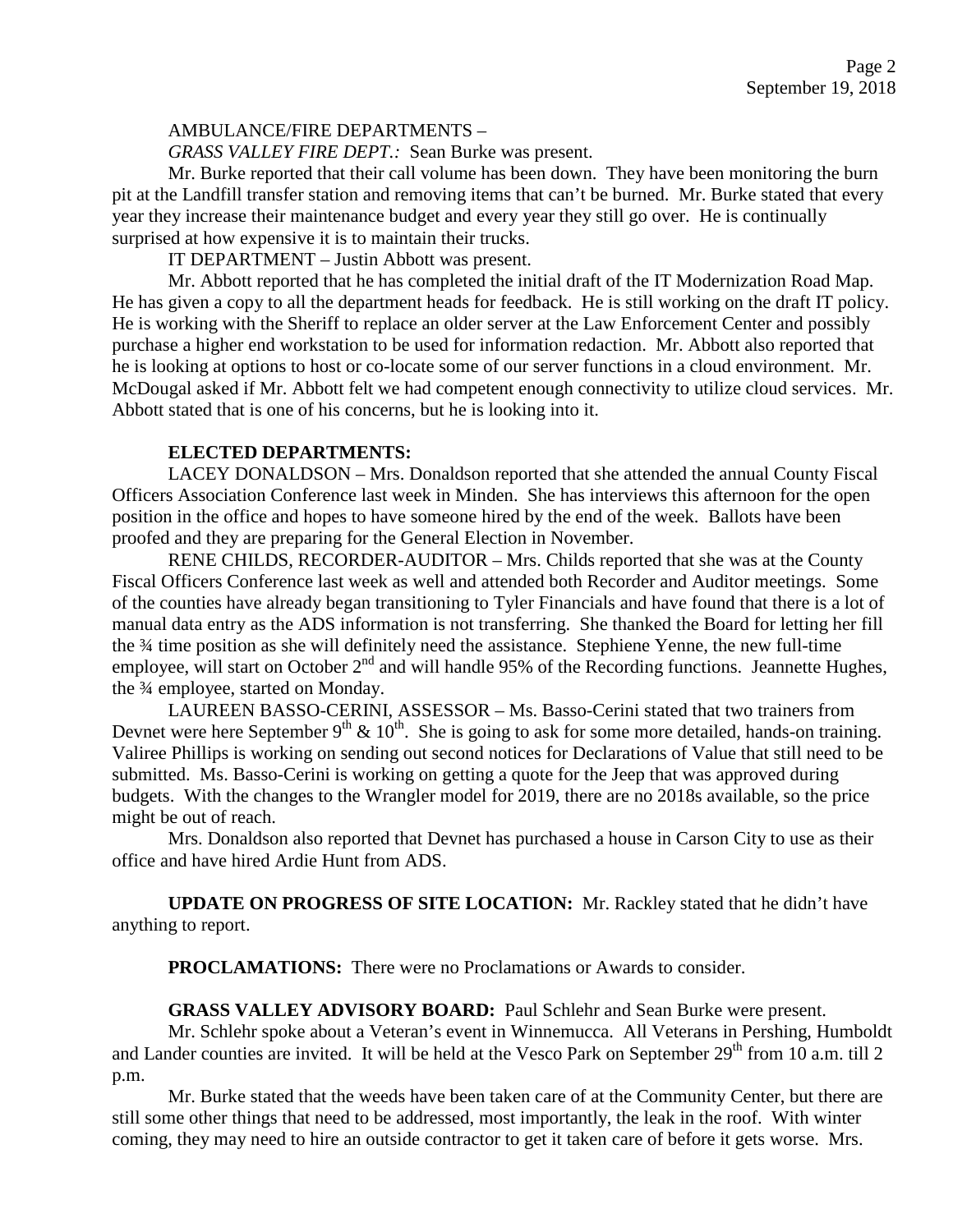Shank asked about the doors. Mr. Burke stated that they still need pull handles, but if it is ok with the Board he will install them himself. The Board was fine with that.

Mr. Burke also mentioned that Judge Stephens will be sending someone to Mr. Burke to complete some community service hours.

## **TOWN OF IMLAY:** Monica Hiibel was present.

Ms. Hiibel stated that their next Community Action meeting is on Monday. They have scheduled a town/baseball field clean-up day for October  $13<sup>th</sup>$ . The event will be catered. They are accepting submissions to design a sign for the Community Center. Ms. Hiibel also stated that they would like to see the County take over the ownership of the ballfield from the School District. They are also working with Pam Munk to find grants for playground equipment.

It was noted that both Mr. McDougal and Mrs. Shank attended the last Imlay Community meeting, but did not speak with each other.

**DERBY FIELD AIRPORT:** Mr. Rackley showed the Board a picture of a sign that was made for the Airport. An item will need to be on the next agenda to approve the payment.

**BOARD APPOINTMENTS:** LIBRARY BOARD – A letter was received from Marianne Papa Mrs. Shank made a motion to reappoint Marianne Papa to the Library Board with a term expiring June 30, 2022. Motion seconded by Mr. Rackley and passed.

## **AMICUS BRIEFING, CONSIDERATION OF SUPPORTING LYON COUNTY, WALKER RIVER IRRIGATION DISTRICT:** REQUEST TO SUBMIT AN AMICUS BRIEF SUPPORTING LYON COUNTY, WAKER RIVER IRRIGATION DISTRICT, ET AL IN THE CASE CAPTIONED MINERAL COUNTY AND WALKER LAKE WORKING GROUP, APPELLANTS VS. LYON COUNTY; CENTENNIAL LIVESTOCK; BRIDGEPORT RANCHERS; SCHROEDER GROUP; WALKER RIVER IRRIGATION DISTRICT; STATE OF NEVADA DEPARTMENT OF WILDLIFE; AND COUNTY OF MONO, CALIFORNIA, RESPONDENTS, BEFORE THE NEVADA SUPREME COURT CONCERNING ISSUES INCLUDING: (1) WHETHER THE PUBLIC TRUST DOCTRINE APPLIES TO RIGHTS ALREADY ADJUDICATED AND SETTLED UNDER THE DOCTRINE OF PRIOR APPROPRIATION AND, IF SO, TO WHAT EXTENT? AND (2) IF SO, WHETHER THE ABROGATION OF SUCH ADJUDICATED OR VESTED RIGHTS CONSTITUTE A "TAKING" UNDER THE NEVADA CONSTITUTION REQUIRING PAYMENT OF JUST COMPENSATION? DISCUSSION, CONSIDERATION AND POSSIBLE ACTION REGARDING: (A) AUTHORIZATION FOR DISTRICT ATTORNEY'S OFFICE TO COMMUNICATE WITH WATER LAW ATTORNEY(S) REGARDING THIS MATTER AND TO RETAIN A WATER LAW ATTORNEY TO REPRESENT PERSHING COUNTY AS IT RELATES TO THE IMPACT OF THIS CASE TO NEVADA WATER LAW FOR VESTED AND/OR ADJUDICATED WATER RIGHTS INCLUDING THOSE PURSUANT TO THE DECREE FOR THE HUMBOLDT RIVER BASIN AND FOR OTHER WATER BASINS THROUGHOUT NEVADA; AND/OR (B) AUTHORIZATION FOR DISTRICT ATTORNEY FOR PERSHING COUNTY TO SUPPORT AND/OR JOIN ANOTHER PARTY OR ENTITY IN THE PREPARATION AND SUBMISSION OF AN AMICUS BRIEF IN THIS MATTER– Mr. McDougal stated that the Walker Lake Working Group is looking for more water to flow into Walker Lake, but the water in the Walker River is all spoken for. Mr. McDougal stated that, as he understands it, if this lawsuit is successful it could overturn all of Nevada water law. Mr. Shields agreed that it has some pretty serious implications. Mr. McDougal stated that the Pershing County Water Conservation District has secured Laura Schroeder to write an Amicus Brief and they would be happy if Pershing County joined as a participant.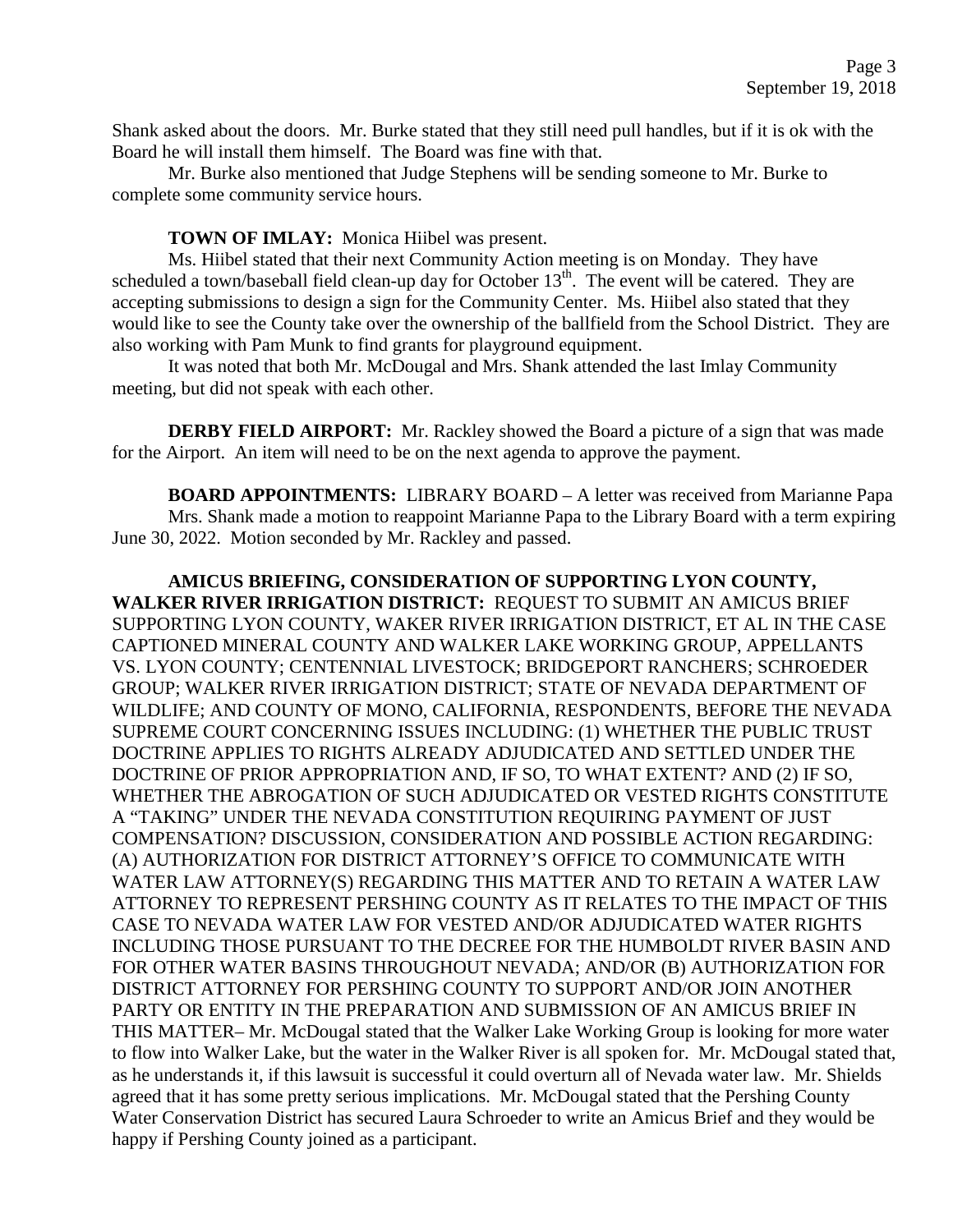Mrs. Shank made a motion to authorize District Attorney Shields to reach out to the Schroeder Firm to begin the process of joining in the Amicus Brief regarding the Walker River Irrigation District. Motion seconded by Mr. Rackley and passed.

## **APPROVAL OF A RESOLUTION IN OPPOSITION TO QUESTION 3 THAT WILL APPEAR ON THE NOVEMBER 2018 BALLOT TO DEREGULATE THE ENERGY**

**INDUSTRY IN NEVADA:** Mr. McDougal suggested that the Board not consider adopting a Resolution as it would not be a unanimous decision. He felt the Commission could individually support or oppose the measure publicly if so desired. Mrs. Shank agreed.

Mr. Rackley felt Mr. McDougal and Mrs. Shank were both off-base and unwarranted in not opposing Question 3.

Mrs. Shank stated that she didn't feel her opinion regarding the issue should affect the way the public votes.

**DISCUSSION REGARDING PROPOSED PROJECTS #N93930 AND #N93831 BY RYE PATCH GOLD:** The Lovelock Meadows Water District (LMWD) and the City of Lovelock have both submitted letters in opposition. Lovelock Meadows feels that the project could damage their water transmission line. Mrs. Shank asked if Rye Patch Gold's expansion plan could be redrawn so it doesn't impact LMWD's infrastructure. Mr. McDougal stated that would be up to Rye Patch Gold.

Mr. McDougal suggested supporting LMWD's position in regards to these proposed projects and suggests that Rye Patch Gold reconsider and reconfigure their expansion plan to eliminate the impact. Mr. Rackley stated that we should protest the applications.

Mr. Rackley made a motion to protest proposed projects #N93930 and #93831 by Rye Patch Gold. Motion seconded by Mrs. Shank and passed.

**LOVELOCK REVITALIZATION ASSOCIATION (LRA):** REQUEST FOR LETTER OF SUPPORT FOR THEIR GRANT APPLICATION TO THE NATIONAL TRUST PRESERVATION GRANT – Mrs. Shank made a motion to write a letter for the Lovelock Revitalization Association in support of their grant application to the National Trust Preservation Grant. Motion seconded by Mr. Rackley and passed.

Mrs. Childs wanted to clarify that this grant would not come to the County. Mrs. Shank stated that was correct.

## **JOHN BELL, PRESENTATION AND REQUEST FOR COMMISSION SUPPORT TO INCREASE MR. BELL'S AUMS (ANIMAL UNIT MONTH) ON THE PRINCE ROYAL ALLOTMENT AND DISCUSSION REGARDING THE COUNTY'S PREVIOUS ABANDONMENT OF WATER LINE IN THE AREA:** Johna Bell stated that they have been working with the BLM to increase their AUMs. Currently they are only allowed to run ten cows per month for six months on roughly 20,000 acres. They are working with the BLM to implement a fire and fuels reduction program, which would basically be running more cows where appropriate to reduce the fire fuels. A BLM Hydrologist is currently assessing the health of the springs and creeks and then an EA (Environment Assessment) will be completed to determine the appropriate number of cows. A scoping letter has also been sent to neighboring property owners asking for comment, which has been favorable. The Bell's would like to use the abandoned pipe line in order to evenly distribute water, so the cows can be spread out more evenly where needed.

Mr. McDougal commended them for their efforts.

Mr. Rackley made a motion for Pershing County to write a letter supporting an increase to Mr. Bell's AUMs on the Prince Royal Allotment. Motion seconded by Mrs. Shank and passed.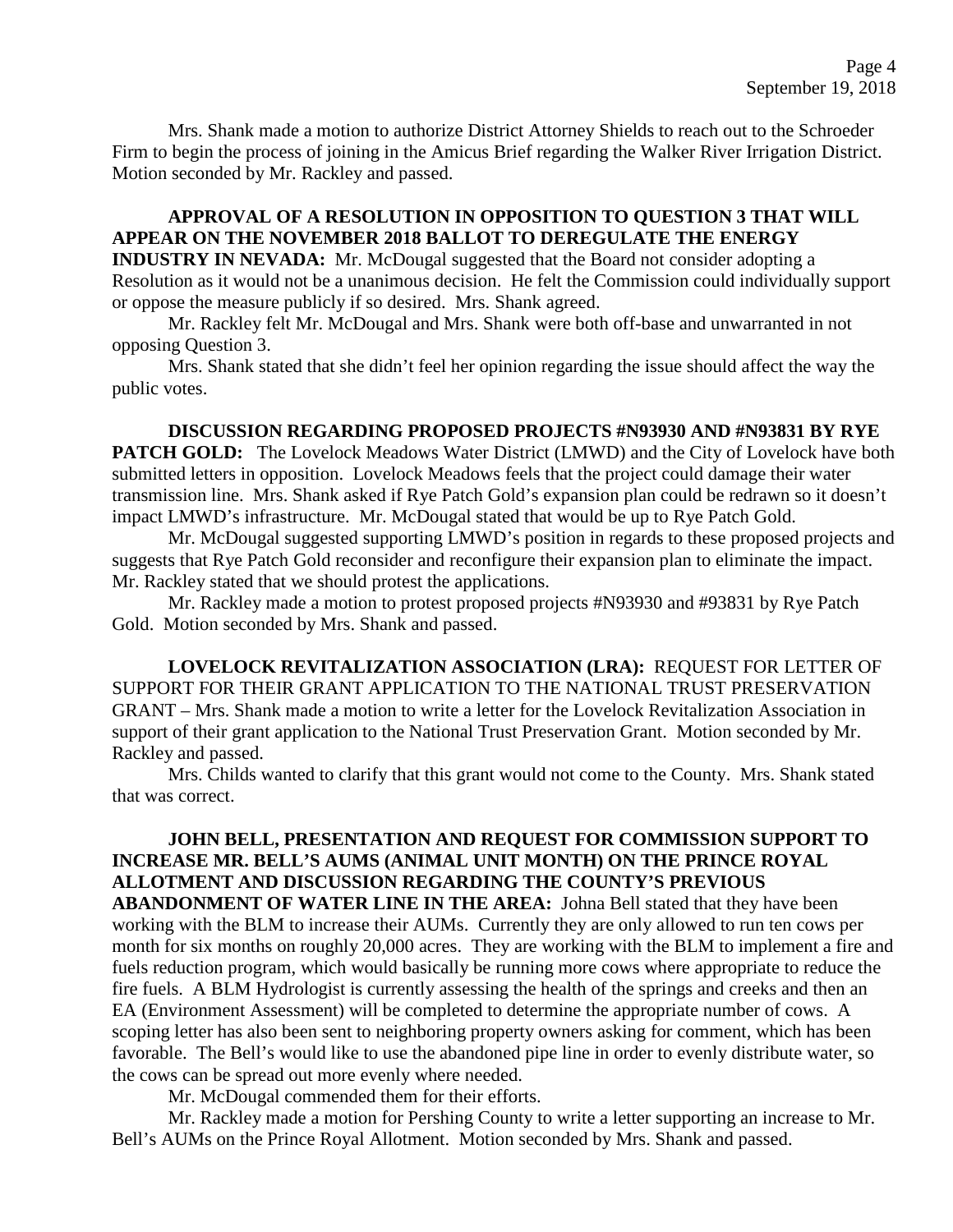Mr. Shields stated that the County has already abandoned those water lines so permission to use them isn't necessary.

The meeting recessed at 9:38 a.m. for a Litigation meeting and reconvened at 9:51 a.m.

## **UNCLASSIFIED DEPARTMENTS, CONT.D:**

SAFETY/GRANT WRITER – Pam Munk was present.

Mrs. Munk reported that the AFG (Assistance to Firefighters Grant) grant has reopened so she needs to meet with the fire departments to ascertain their needs. The application period closes on October  $26<sup>th</sup>$ . There is a 25% grant match.

Kaboom has a new grant open and it is due November  $9<sup>th</sup>$ . Mrs. Munk stated that she has obtained three proposals for playground equipment. She would like to give the old, usable equipment to Imlay. She asked if the Road Department would be able to do the prep work once the old equipment is removed. The Board stated that they would provide whatever is needed. They do have a Fundraiser scheduled for December  $21<sup>st</sup>$  and it will be a Mystery Dinner.

**SHERIFF'S DEPARTMENT:** Mr. Rackley received an email from Sheriff Allen. He would like input from the Commissioners on what they would like to see in the Burning Man Post Mission Synopsis.

**REPORT FROM LEGAL COUNSEL:** Mr. Shields stated that last week at the Washoe County Commission meeting a Commissioner brought up adjusting county lines so the Burning Man event took place in Washoe County. He would like the Board to think about this and an item will be put on a future agenda if needed.

**REPORT FROM ADMINISTRATIVE ASSISTANT:** Mrs. Wesner stated that there was a Department Head meeting yesterday with 12 department heads in attendance. They discussed the changes or updates being made to the Personnel Policies and the job descriptions. Once Mrs. Wesner has made the suggested changes it they will come before the Commission for final approval.

**UPDATE ON THE PERSHING COUNTY ECONOMIC DEVELOPMENT AND CONSERVATION ACT:** No update was given.

**ITEMS FOR FUTURE AGENDAS:** There were no items discussed.

**CORRESPONDENCE:** There was no correspondence discussed.

# **MATTERS OF THE BOARD FOR DISCUSSION, BOARD MEMBER REPORTS,**

**BOARD LIAISON REPORTS:** Mr. Rackley did not have anything to report.

Mrs. Shank attended a meeting in Rye Patch last night concerning Lovelock Meadows Water District's solar project. There will be an item on the October  $3<sup>rd</sup>$  Commission agenda for further discussion. Mrs. Shank also attended the Recreation Board meeting and thinks they are moving forward. She suggested that the Buildings and Grounds Supervisor attend those meetings.

Mr. McDougal did not have anything to report.

**PUBLIC INPUT:** Carl Clinger stated that the Big Meadow Conservation District has invited Rich Hamilton to give a presentation about the solar project as well.

Mr. Abbott spoke about the Broadband Action Committee, stating that they need help from the community in filling out the assessment survey.